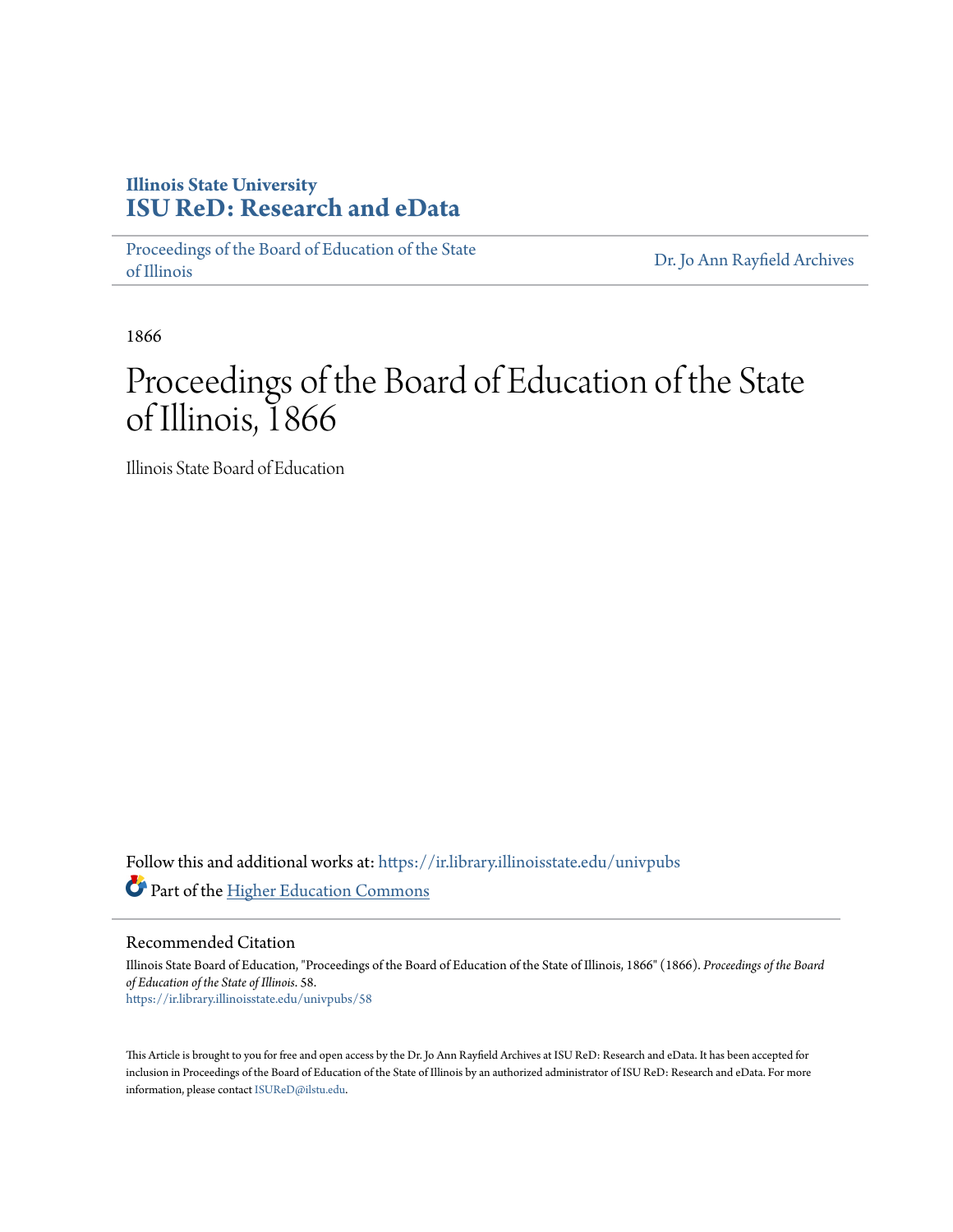### **PROCEEDINGS**

OF THE

# BOARD OF EDUCATION

OF THE

### STATE **OF ILLINOIS,**

**HELD** AT NORMAL, JUNE 27 AND 28, 1866;

TOGETHER WITH

### REPORTS OF COMMITTEES AND OFFICERS.

**PEORIA, ILL.:** N. **C.** NASON, PRINTER, 31 MAIN STREET. **1866.**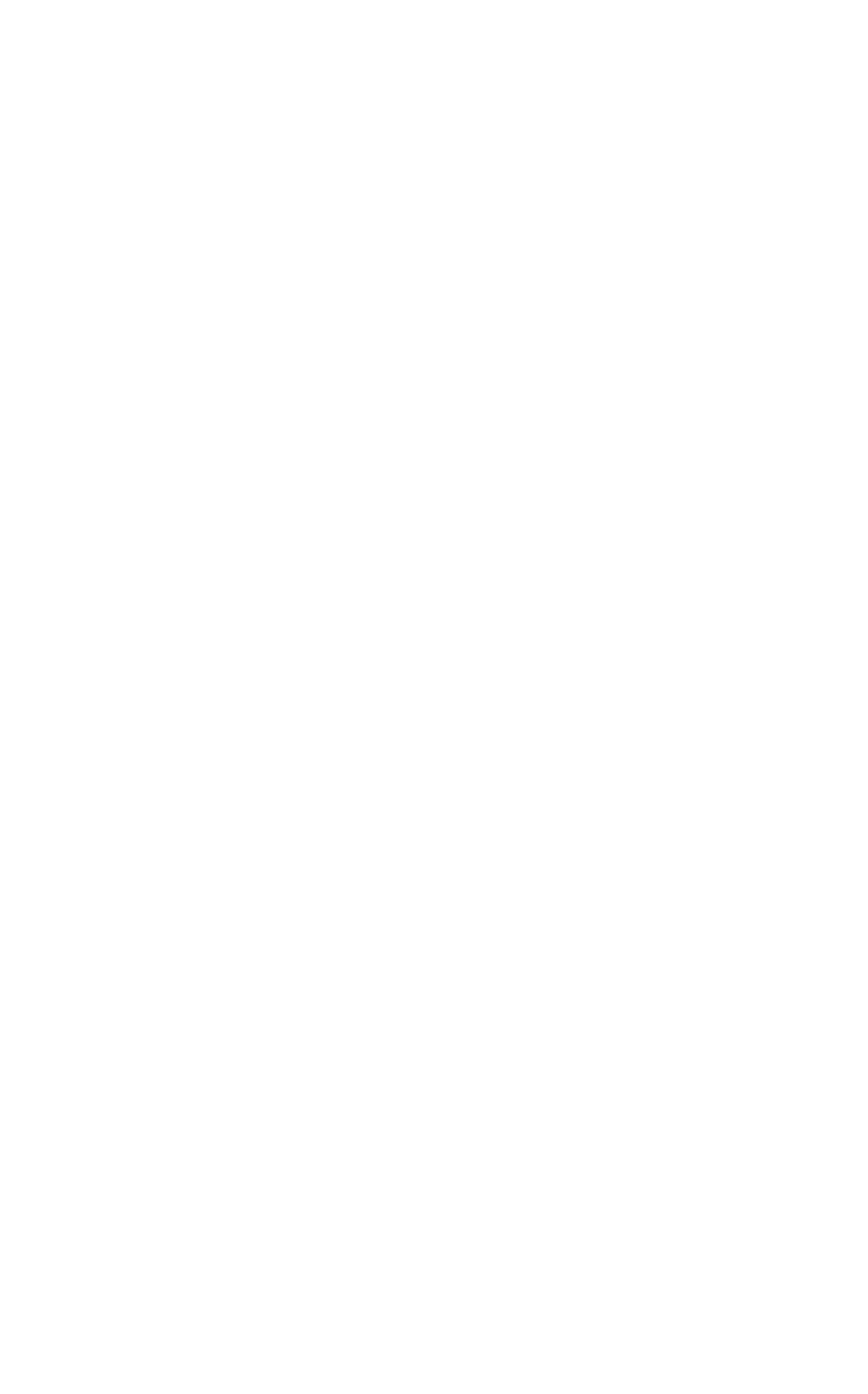### STATE BOARD OF EDUCATION.

## PROCEEDINGS OF REGULAR **MEETING,**

### JUNE 27 **and** 28, **1866.**

NORMAL UNIVERSITY, NORMAL, ILL., JUNE 27, 1866.

THE BOARD OF EDUCATION OF THE STATE OF ILLINOIS met at the Normal University Building, June 27th, 1866, at 10 o'clock A.M.

Present:-Messrs. Goudy, Mayo, Roots, Green, Taggart, Leal, Foster, Wells, Hatch, and Bateman.

Absent:- Messrs. Moulton, Turner, Wing, Rex, and Fell.

Hon. S. W. Moulton, President of the Board, being necessarily absent, on motion of Mr. Bateman,

W. H. Wells, Esq., of Chicago, was appointed President *pro tempore.*

The Secretary read the minutes of the last stated meeting, which, on motion of Dr. Goudy, were approved as read.

Judge Green offered the following resolution, which was adopted:

*Resolved,* That the Principal of the Normal University be hereafter officially known and called "President," and that the principal male teachers thereof be known and called *"* Professors."

The Report of the Treasurer was read, and, on motion, referred to the Auditing Committee.

Mr. Hatch presented sundry claims, which, on motion of Mr. Bateman, were also referred to the Auditing Committee.

On motion of Dr. Goudy, it was

*Resolved,* That the following persons are entitled to graduation in the Normal University, with the highest honors of the Institution, viz: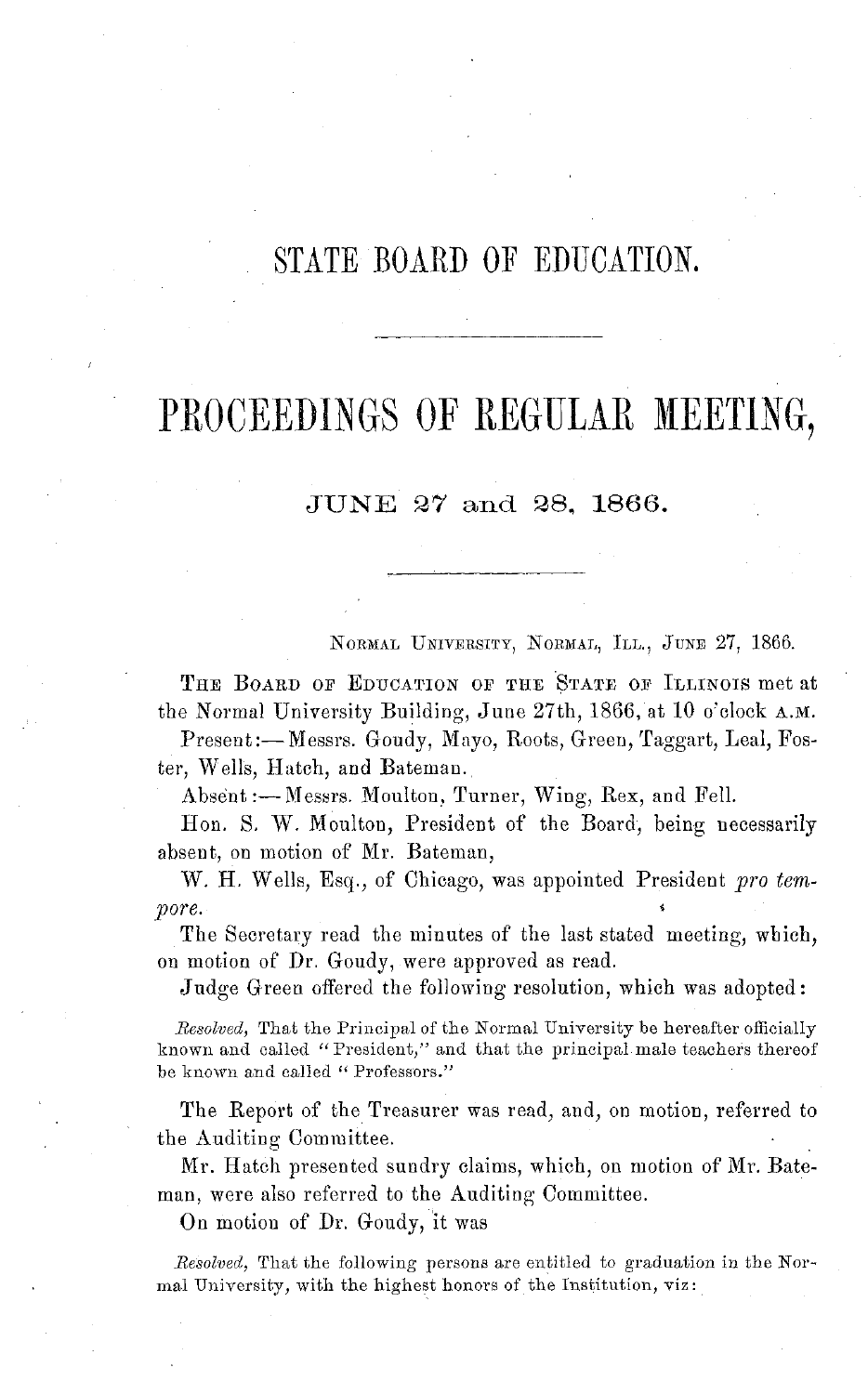| " Martha Foster, of Knox<br>" Olive A. Rider, Pike<br>"<br>$-66$<br>" Harriet A. Fyffe, McLean<br>" Julia E. Stanard, Bureau<br>- 66<br>$\epsilon$<br>" Margaret McCambridge,<br>Mr. Philo A. Clark, Macon<br>"<br>McLean County.<br>" Nelson Case, Lee<br>44<br>"<br>Mary E. Pearce, McLean "<br>" John Ellis, jr., Woodford<br>$\epsilon$<br>Alice B. Piper, McDonough "<br>"<br>" Joseph Hunter, Winnebago<br>$\sqrt{6}$<br>" Richard Porter, Macon<br>Helen M. Plato, Kane<br>$\epsilon$<br>"<br>" |  |  | Miss Harriet M. Case, of Lee County. |  | Miss Sarah E. Raymond, Kendall Co. |  |
|--------------------------------------------------------------------------------------------------------------------------------------------------------------------------------------------------------------------------------------------------------------------------------------------------------------------------------------------------------------------------------------------------------------------------------------------------------------------------------------------------------|--|--|--------------------------------------|--|------------------------------------|--|
|--------------------------------------------------------------------------------------------------------------------------------------------------------------------------------------------------------------------------------------------------------------------------------------------------------------------------------------------------------------------------------------------------------------------------------------------------------------------------------------------------------|--|--|--------------------------------------|--|------------------------------------|--|

The following communication from the Faculty of the University was submitted to the Board, and, on motion, read by the Secretary:

#### *To the Honorable The Board of Education:*

I venture, gentlemen, only after somewhat careful thought and observation, to call your attention to-day to the want, which is growing with the growth of the University under your guardianship, of suitable appliances of Physical Culture.

That students who work hard upon their lessons for ten hours, or more, a day need to take exercise regularly, I need not attempt to prove; neither shall I suggest that to provide the means for this exercise is incumbent upon you; for I know that in your watchful oversight of this school these matters have not escaped your attention. I ask you to consider a brief presentation of our necessities, and a plan for meeting them.

There are about two hundred students in regular attendance here, whose daily pursuits do not involve any considerable amount of physical exercise. They could, doubtless, in many cases, find some work to do, or take a walk for an hour or more each day; or they could play ball, or engage in other out-door amusements. But, in the absence of a good play-ground, ball-playing, etc., does not flourish; walking for exercise soon becomes irksome to most young people, especially when the pedestrian must follow the highway or the railroad track; opportunity for regular work is not easily secured, and manual labor, after hard study, does not usually afford the relaxation which the student needs and craves. It is often but the laying-down one burden to take up another.

The object of Physical Exercise, as I understand it, is to give a man command over his body, so that he can use it with vigor, ease, and grace; and to promote such a degree of health that he may be, so far as health has any thing to do with it, in the best possible condition for his work.

To attain this object in the case of the student, it seems to be necessary that he should take a proper amount of exercise regularly; and also that the exercise be of such character that it shall wake up his interest, and make him forget, for the time, all thought of study. The properly constructed and furnished gymnasium, better than any other means I know of, affords the place for regular exercise; and the system of exercises known as Dio Lewis's certainly succeeds in interesting the pupils to a wonderful degree.

That such gymnastic exercises promote strength, grace, and health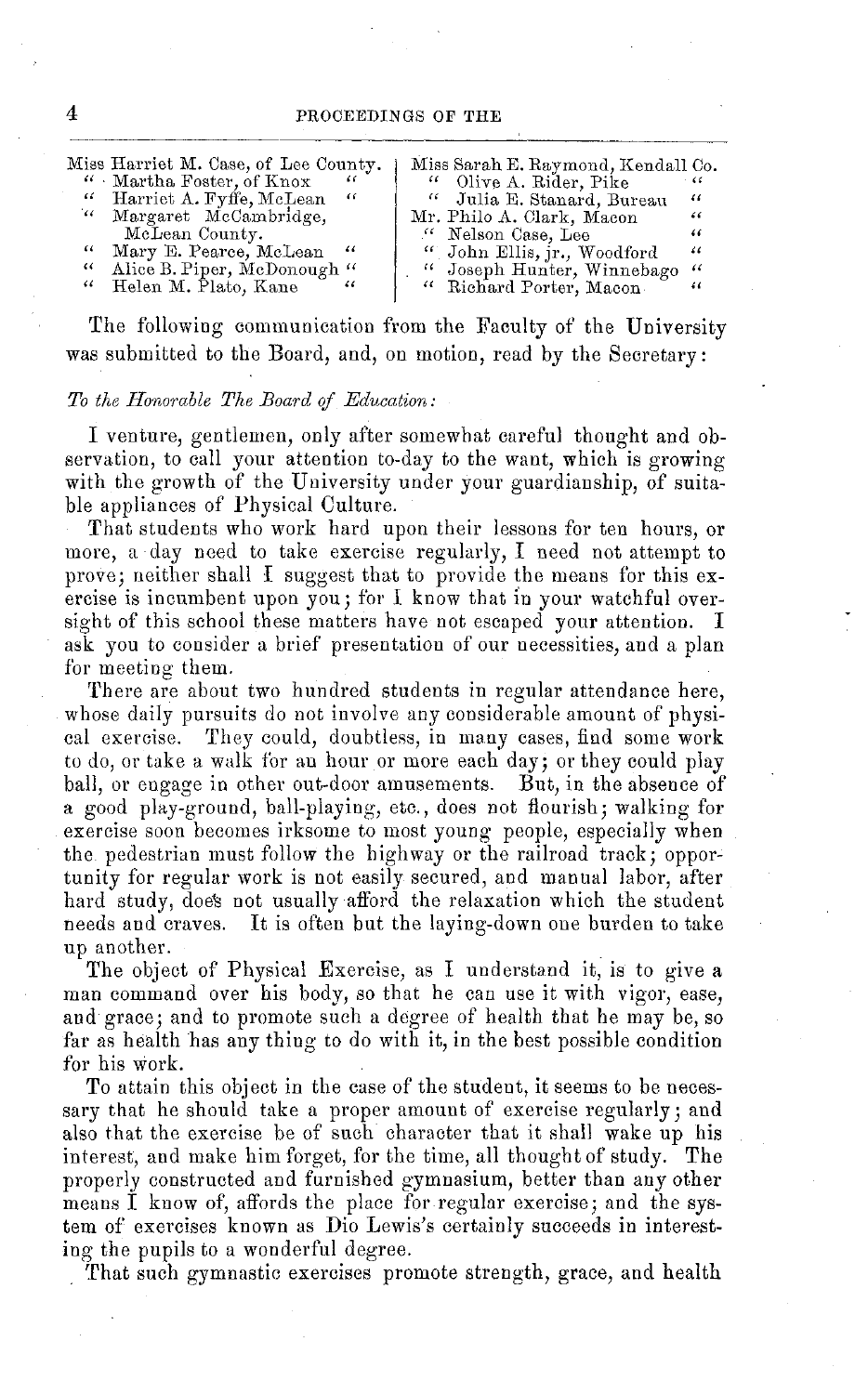of body, the history of gymnasiums, from their foundation in Greece down to the present day, abundantly shows.

Of the fifty who have been members of the class that has been in operation during the term, none, with one or two exceptions, have been absent from school for a single day, and not one has left the school on account of ill health.

I transmit herewith a plan for a Gymnasium Building. It provides for a large hall 40 by 80, which will accommodate, for most exercises, one hundred and sixty persons at once; also for two smaller halls, one 35 by 40, in which could be put some heavier apparatus for the use of the young men; and one 25 by 30, for young ladies, where they could<br>have angle opportunities for private exercise as they may need. Adhave such opportunities for private exercise as they may need. jacent to each of the smaller halls is a dressing-room.

From a comparison of this building with our new school-house, I<br>a confident that \$10,000 is a high estimate of the expense. The am confident that  $$10,000$  is a high estimate of the expense. furnishing can be done for \$1,000, including a piano.

The management of the building would not require an addition to the number of teachers. Mr. Burlingham and I have, without feeling too much burdened, conducted the class this term, one hour, for five evenings in the week.

One word as to what other institutions of learning have done, and I will not trespass on your time longer. All the principal colleges in our country have erected, within a few years, commodious buildings, and many of them employ, upon good salaries, competent instructors. Dartmouth College has just commenced operations upon a building which, furnished, is to cost, if the report of the papers is correct, \$29,000. At Harvard College, in 1859, a building was put up at the expense of \$10,000. Vassar Female College has a large gymnasium, furnished with the apparatus of Dio Lewis's system, and connected with this is a riding-school. So far as I am aware, no Normal School has a gymnasium building, though all do considerable with the so-called Free Gymnastics. I am sure you will not think this need deter you from setting a good example.

Hoping that this communication will be received in the spirit in which it is presented, and that the importance of the subject will not be judged to be slight, although I may have presented it poorly,

> I am, very respectfully, Your obedient servant,

> > [Signed] W. L. PILLSBURY.

The undersigned would respectfully commend to your honorable body the importance of the above subject.

[Signed] RICHARD EDWARDS, E. C. HEWETT,<br>J. A. SEWALL,<br>E. P. BURLINGHAM<br>O. F. McKIM.

The communication was referred to the Committee on Course of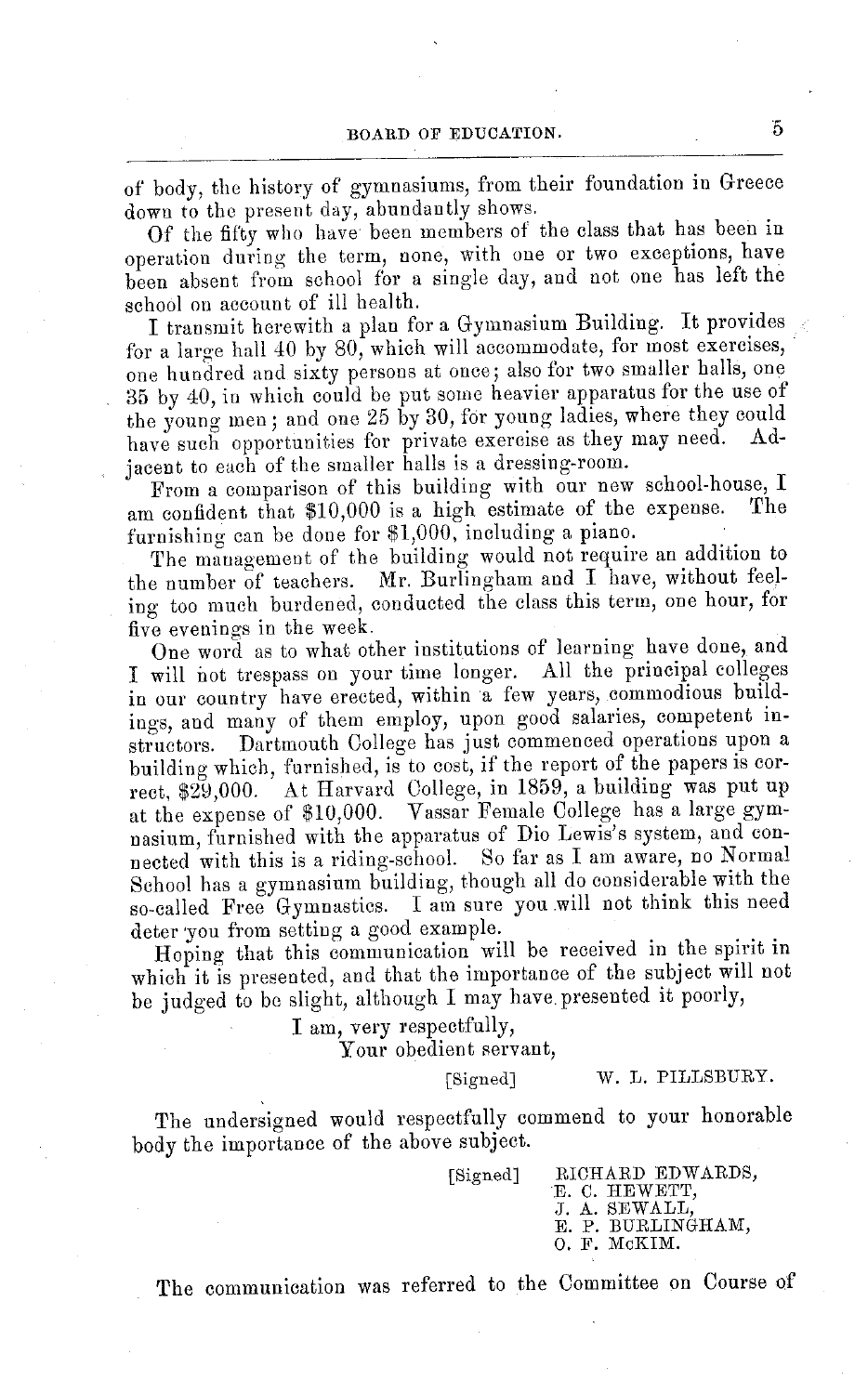Study, and ordered to be spread upon the minutes and published therewith.

A letter was here read from Hon. S. W. Moulton, President of the Board, regretting that his public duties in Washington prevented his attendance. The letter was placed on file.

President Edwards, by request, then read his regular Semi-Annual Report, herewith subjoined.

#### *Gentlemen of the Board of Education of the State of Illinois:*

The present condition of the University does not seem to demand a very extended report.

The numbers in the Institution have been, for the year, as follows:

The pressure for boarding accommodations has been so great that for some years we have refrained almost entirely from advertising. I am confident that a reasonable use of the newspapers in this respect would double our attendance. The number of buildings in the village has now so far multiplied that it would seem best during the coming vacation to try a new policy, and to advertise somewhat exten-<br>sively. The need of a boarding-house is greatly felt in this connection. We should rejoice to be able to assure pupils from all parts of the State that they can be well and cheaply lodged and fed during their stay here.

The members of the Faculty in the Normal School continue as heretofore, and I am happy to say that the same efficiency and harmony that have marked them for the last four years are rather on the in- crease than otherwise.

The Model School has increased in numbers about one hundred during the year. Its income has also gone up from \$3,500 to \$5,000, in round numbers. The expenses for the year, for teaching merely, have been \$3,900, in round numbers. With the erection of the new school-house, now in progress, by the authority and at the expense of School District No. 2 of this township, a large additional increase will doubtless take place both in numbers and income. We have been careful to keep the expenses of this school largely within its income, and the same policy should govern the future. But the circumstances not only warrant but demand an increase in the teaching force em- ployed here.

Since your last meeting, Mr. E. P. Burlingham, late of Geneseo, Henry County, has been employed, on consultation with the Teachers'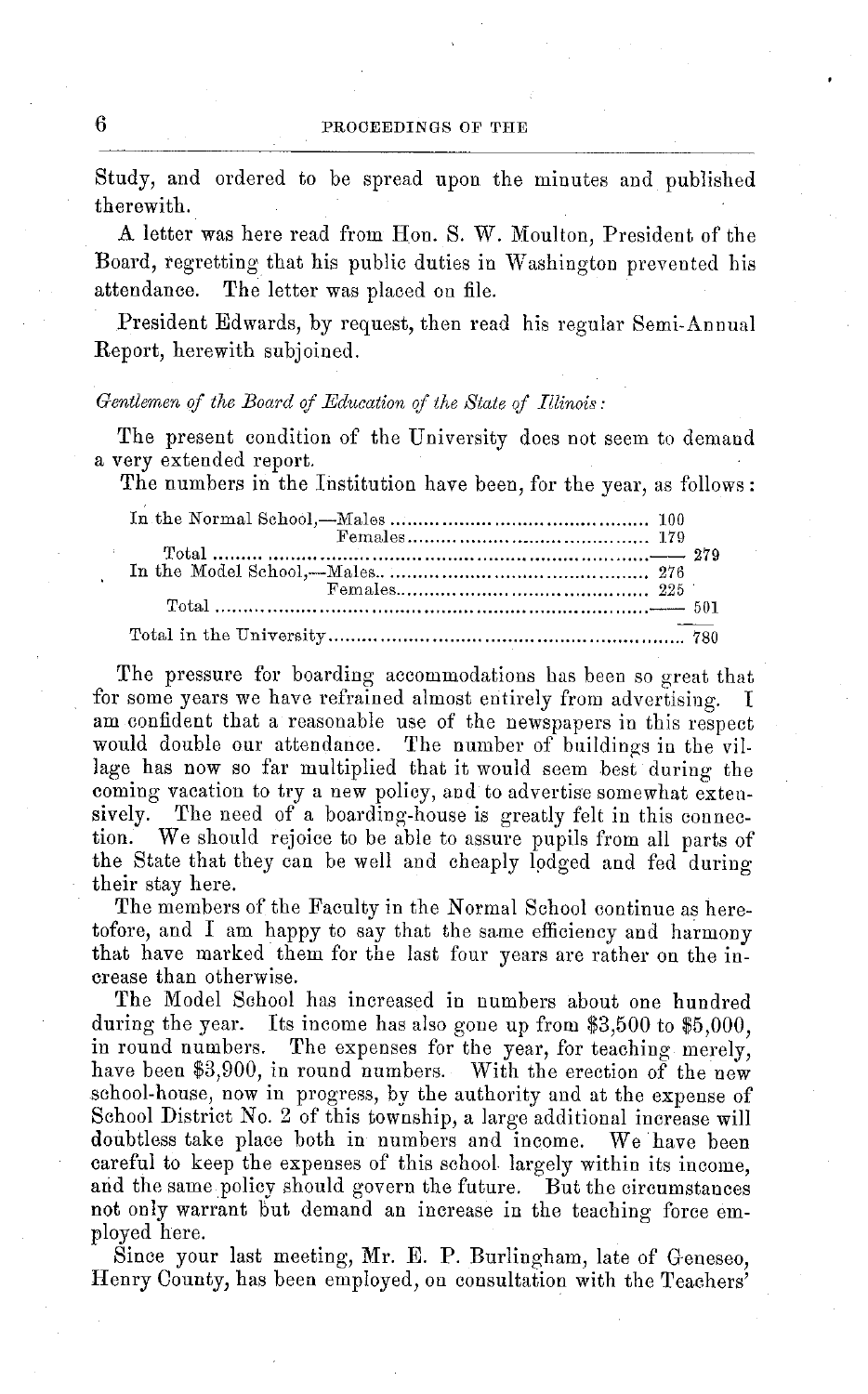Committee of your honorable Board, as an additional instructor in this school. Mr. Burlingham came here with a very high reputation, and it has been fully sustained in his new position. He has given a new impulse to the subject of Physical Culture, having very successfully introduced, more fully than it had been before done, the system of Mr. Dio Lewis. The effect has been in all respects admirable. The effect has been in all respects admirable.

I recommend that Mr. Burlingham be continued in the service of the Board at a salary of \$1,400.

Also, that Miss Olive A. Rider, a member of the present graduating class, be employed at a salary of \$550.

Also, that the salary of Miss Edith T. Johnson, Principal of the Primary School, be raised to \$650. It is now \$550. The aggregate of these salaries, added to that of Mr. Pillsbury, Principal of the High School, will be \$1,000 less than the last year's income.

I wish to put on record here my appreciation of the high degree of faithfulness and success with which the instructors of the Model School have performed their duties. Mr. O. F. McKim retires from the Board of Instruction with the fullest confidence and best wishes of all here concerned. His labors have been very acceptable.

I also recommend that the salary of Miss Emaline Dryer, Preceptress of the Normal Department, be placed at \$900. It is now \$800. Miss Dryer's services in guiding the minds, and improving the habits and tastes of the young ladies, have been very valuable.

I also recommend, if the state of the funds will allow it, that the reception-room be fully furnished. This has never been done, and the present appearance of the room hardly comports with the dignity of the Institution.

The duty assigned to Dr. Sewall by the Board, at its last meeting, of improving the ventilation of the building, has been very satisfactorily performed. The offensive odor is entirely removed, and the rooms and halls filled with pure air.

For the last two or three years, there has been much delay on the part of the State Treasurer to pay over to your Treasurer the funds due on the first day of January of each year. The consequence has been an entire derangement of the finances of the Institution. Great delay becomes unavoidable in the payment of bills which ought to be settled at once. Members of the Faculty find it necessary to resort to<br>perplexing expedients for want of money justly due them. The evil perplexing expedients for want of money justly due them. is a very serious one; and if additional legislation is necessary to correct it, as, I understand from the Honorable Superintendent of Public Instruction, is the case, I sincerely hope that the attention of the legislature may be early and effectually called to the matter. As it now is, the Institution and the members of the Faculty both incur no inconsiderable loss.

The Faculty unanimously recommend as fit candidates for graduation the following persons, constituting a class larger by one-half than any that has preceded it: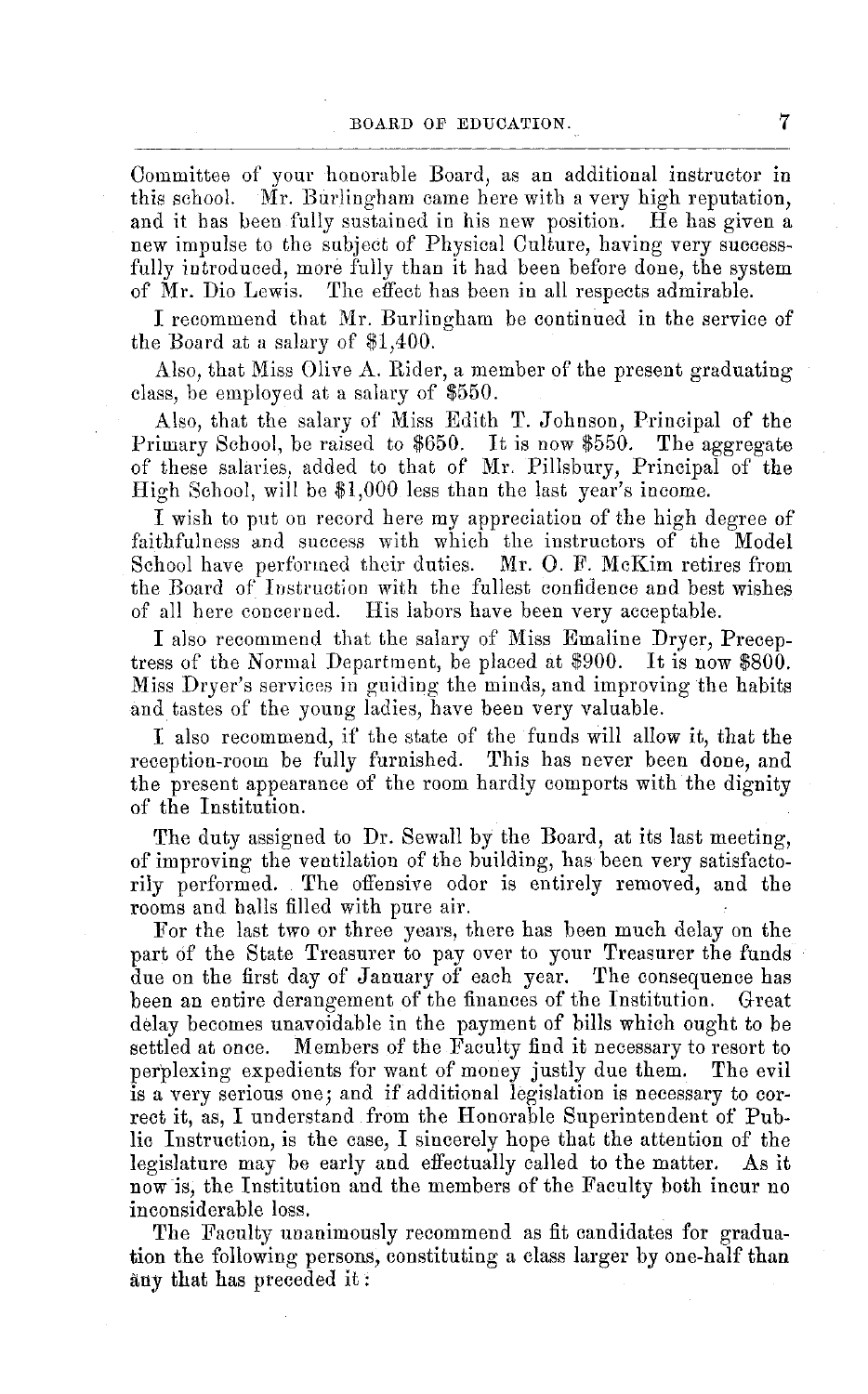| " | Miss Harriet M. Case, Lee County.<br>" Martha Foster, Knox<br>" Harriet A. Fyffe, McLean "<br>" Margaret McCambridge,<br>McLean<br>" Mary E. Pearce, McLean "<br>Alice B. Piper, McDonough"<br>" Helen M. Plato, Kane | " | Miss Sarah E. Raymond, Kendall Co.<br>" Olive A. Rider, Pike<br>" Julia E. Stanard, Bureau "<br>Mr. Philo A. Clark, Macon<br>" Nelson Case, Lee<br>" John Ellis, jr., Woodford<br>" Joseph Hunter, Winnebago"<br>" Richard Porter, Macon | $\epsilon$<br>"<br>"<br>" |
|---|-----------------------------------------------------------------------------------------------------------------------------------------------------------------------------------------------------------------------|---|------------------------------------------------------------------------------------------------------------------------------------------------------------------------------------------------------------------------------------------|---------------------------|
|   |                                                                                                                                                                                                                       |   |                                                                                                                                                                                                                                          |                           |

The following names of young ladies and gentlemen who constituted the first graduating class of the Model School, should have been inserted in the report of last year:

| Charles L. Capen, Bloomington. | William McCambridge, Normal.     |
|--------------------------------|----------------------------------|
| Hosea Howard, ir.,             | Robert McCart, jr., Bloomington. |
| Howard C. Crist.<br>"          | Gertrude K. Case, Normal.        |
|                                | Clara V. Fell, Normal.           |

All of which is respectfully submitted.

#### [Signed] RICHARD EDWARDS.

On motion of Mr. Bateman, the Report was received and ordered to be spread on the minutes and printed with the proceedings of this meeting; and, upon the further motion of Mr. Bateman, the recommendations of the Report in respect to salaries were approved and adopted by the Board.

President Edwards also reported disbursements and condition of the Contingent Fund, which was referred to the Auditing Committee.

Messrs. Green and Taggart, to whom had been intrusted the supervision of the lands belonging to the Board in Jackson and Woodford Counties, respectively, made verbal statements in respect to the condition of said lands; whereupon, it was

*Resolved,* That whenever W. M. Hatch, Esq., receives satisfactory evidence of the amount necessary to redeem the University land in Jackson County and Woodford County, he is authorized to draw his order on the Treasurer for the amount so necessary, and that he report to the next meeting of the Board.

On motion of Judge Green, it was

*Ordered,* That the Secretary have five hundred copies of the proceedings of this meeting printed, and that he cause a copy of the same to be sent, if practicable, to every newspaper in the State.

Dr. Goudy, on behalf of the Auditing Committee, to whom was referred the report of C. W. Holder, Treasurer of the Board of Education, reported that they had examined the same, and the vouchers accompanying, and found it correct.

The following is an abstract of the Report: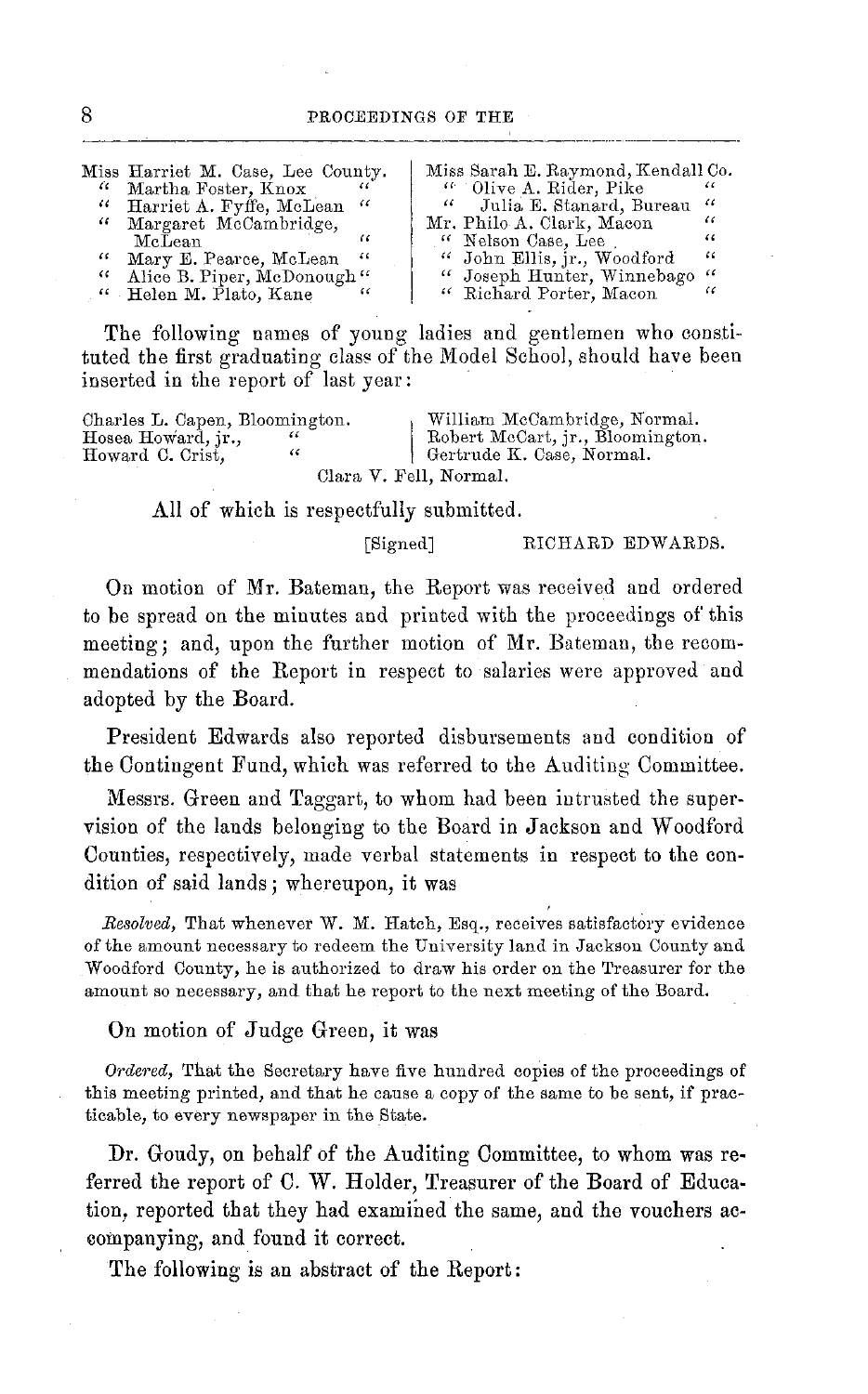#### STATE FUND.

|            |      |     | To am't received from Meth. Church for use of room and coal | \$39.00         |
|------------|------|-----|-------------------------------------------------------------|-----------------|
| - 66       |      | 467 | Congregational C'h "                                        | 60.00           |
| - 66       | - 44 | "   |                                                             |                 |
| $\epsilon$ | "    | "   |                                                             | 135.00          |
| $\sqrt{6}$ | "    | 44  |                                                             |                 |
|            |      |     |                                                             | $-$ \$16,984.96 |

#### *Contra.*

|            |            | By amount brought forward, overpaid, per last report \$545.11 |                 |
|------------|------------|---------------------------------------------------------------|-----------------|
| $\epsilon$ | $\epsilon$ |                                                               |                 |
|            |            |                                                               | $-$ \$16,984.96 |

BUILDING FUND.

To amount on hand, as per last report .... \$.......................................\$2,602.50 *Contra.*

|  |  |  |  | $ -$ \$2.602.50 |  |
|--|--|--|--|-----------------|--|

Mr. **W.** M. Hatch, on behalf of the Auditing Committee, further reported that they had examined the following bills, and recommended them to be paid-

#### FROM THE STATE FUND, VIZ:

|  | To J. W. Maxwell & Co., for books and stationery\$58.00       |  |
|--|---------------------------------------------------------------|--|
|  | " N. C. Nason, for printing Minutes of December meeting 31.50 |  |
|  |                                                               |  |

The Auditing Committee also reported that they had examined **the** following bills, and recommended them to be paid out of the

#### BUILDING FUND, VIZ:

| " Sheriff of McLean County, Ill., costs in Supreme Court                                    |  |
|---------------------------------------------------------------------------------------------|--|
| in Greenbaum & Sons vs. The Board of Education of the                                       |  |
| 22.70                                                                                       |  |
| " Clerk Circuit Court of McLean County, Ill., for costs in                                  |  |
| said court in Greenbaum & Sons vs. The Board of Edu-                                        |  |
| 38.75                                                                                       |  |
| " the same clerk, for costs in P. F. Shesken vs. Board of                                   |  |
| 36.65                                                                                       |  |
| 11.20                                                                                       |  |
| " Dr. J. A. Sewall, for moneys paid out by him<br>9.00                                      |  |
| "<br>$\epsilon \epsilon$ . The set of $\epsilon$<br>" for services in overseeing repairs on |  |
| 20.00                                                                                       |  |
| 42.40                                                                                       |  |
| The committee further recommend that there be paid —                                        |  |
| To M. W. Butler, for the use of G. O. Robinson, in full for                                 |  |
| his claim, on giving a full receipt therefor (for plaster-                                  |  |
| 48.10                                                                                       |  |
| $\lq\lq$ E. M. Prince, assignee of A. Sherman & Co. (for mate-                              |  |
|                                                                                             |  |
| $\ldots\  \, 800.00$                                                                        |  |
| " H. D. Keays, on order held by him, after he shall have                                    |  |
| paid the costs of court and ordered the suit to be dis-                                     |  |
| missed, and delivered his order to W. M. Hatch 332.00                                       |  |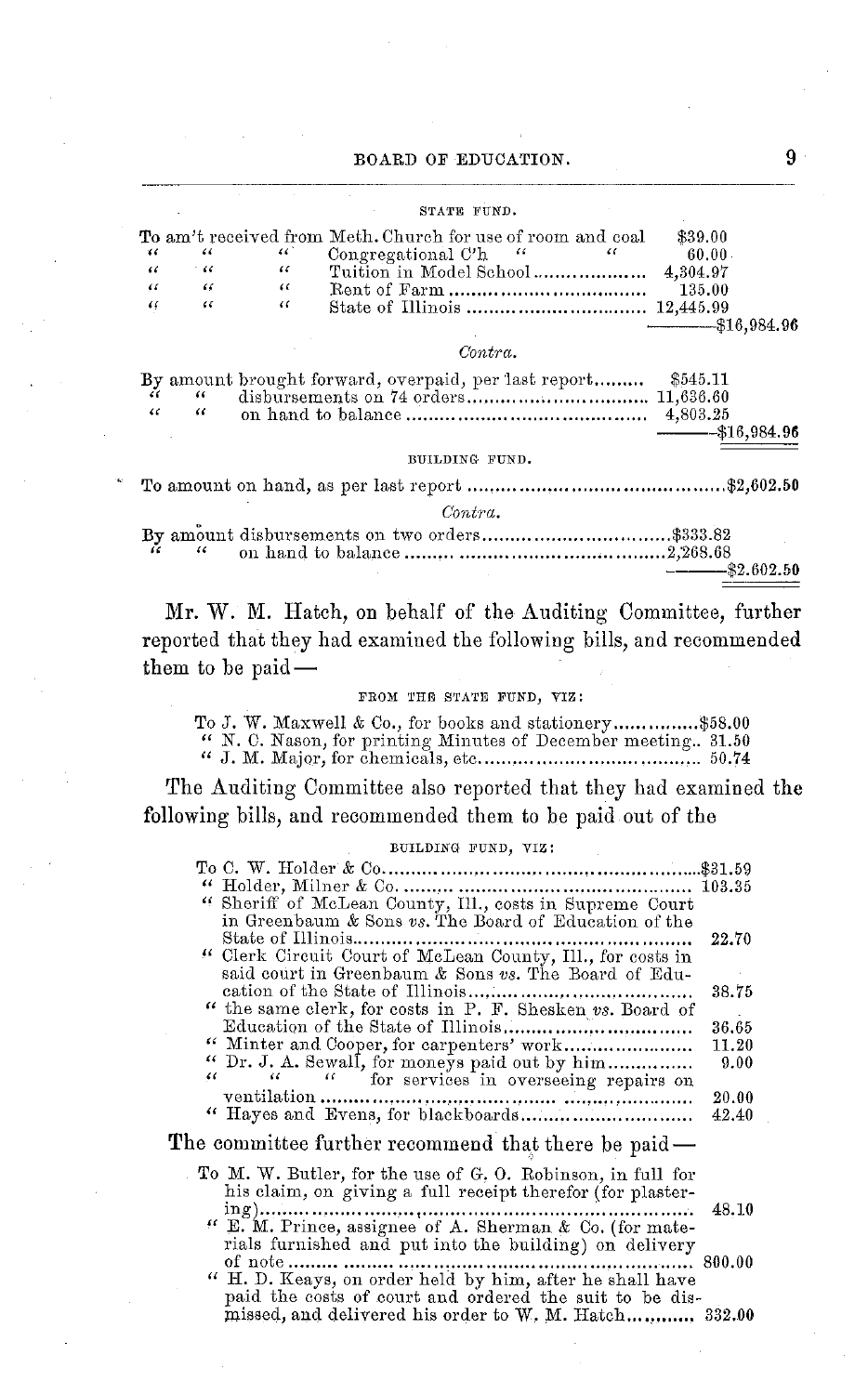To J. E. McClun, for commissions at 2 per cent. on \$39,760.53, Building Fund disbursed by him in 1858, 1859, 1860, and 1861 ....................... ....... 795.20 " John R. Dodge, for gates and labor............................. 44.55

On motion of Mr. Leal, the several items of the above reports of the Auditing Committee were considered *seriatim,* and, after discussion, the several accounts were adjudged to be correct, and were all allowed and ordered paid.

On motion, the Board adjourned to meet at 8 o'clock A.M., Thursday, June 28th.

#### NORMAL UNIVERSITY, THURSDAY, 8 O'CLOCK A.M., JUNE 28, 1866. X

The Board convened pursuant to adjournment-Mr. Wells in the chair.

Present:- Messrs. Wells, Leal, Hatch, Foster, Goudy, Taggart, Mayo, Green, Roots, and Bateman.

On motion of Mr. Bateman, it was

*Resolved,* That W. M. Hatch, Esq., be requested, on behalf of the Board, to contract for and furnish a supply of coal and wood for the use of the University the ensuing year, on the lowest available terms, and of the best quality.

Dr. Goudy, on behalf of the Committee on Text-Books, recommended that President Edwards's Fifth Reader be added to the catalogue of Text-Books for use in the Normal University. The recommendation was adopted:

Judge Green offered the following resolution, which was adopted:

*Resolved,* That hereafter all parties, before they furnish goods or materials, to be used in or about or concerning the Normal University, or its grounds or lands, be required first to procure an order from the President or Secretary of the Board, the President of the University, or of a member of this Board residing in McLean County; and that no goods or materials otherwise furnished will be paid for by this Board, or the bills considered; that a copy of this resolution be furnished to our Treasurer.

The following resolution was offered by C. P. Taggart, Esq., and, on motion, the same was adopted:

Resolved, That the sum of three hundred dollars be placed at the disposal of the President of the Normal University, as a " contingent fund," to meet incidental expenses of the Institution for the ensuing six months, and for existing deficiencies, and that he report the items of .expenditure (with vouchers) to the next meeting of the Board.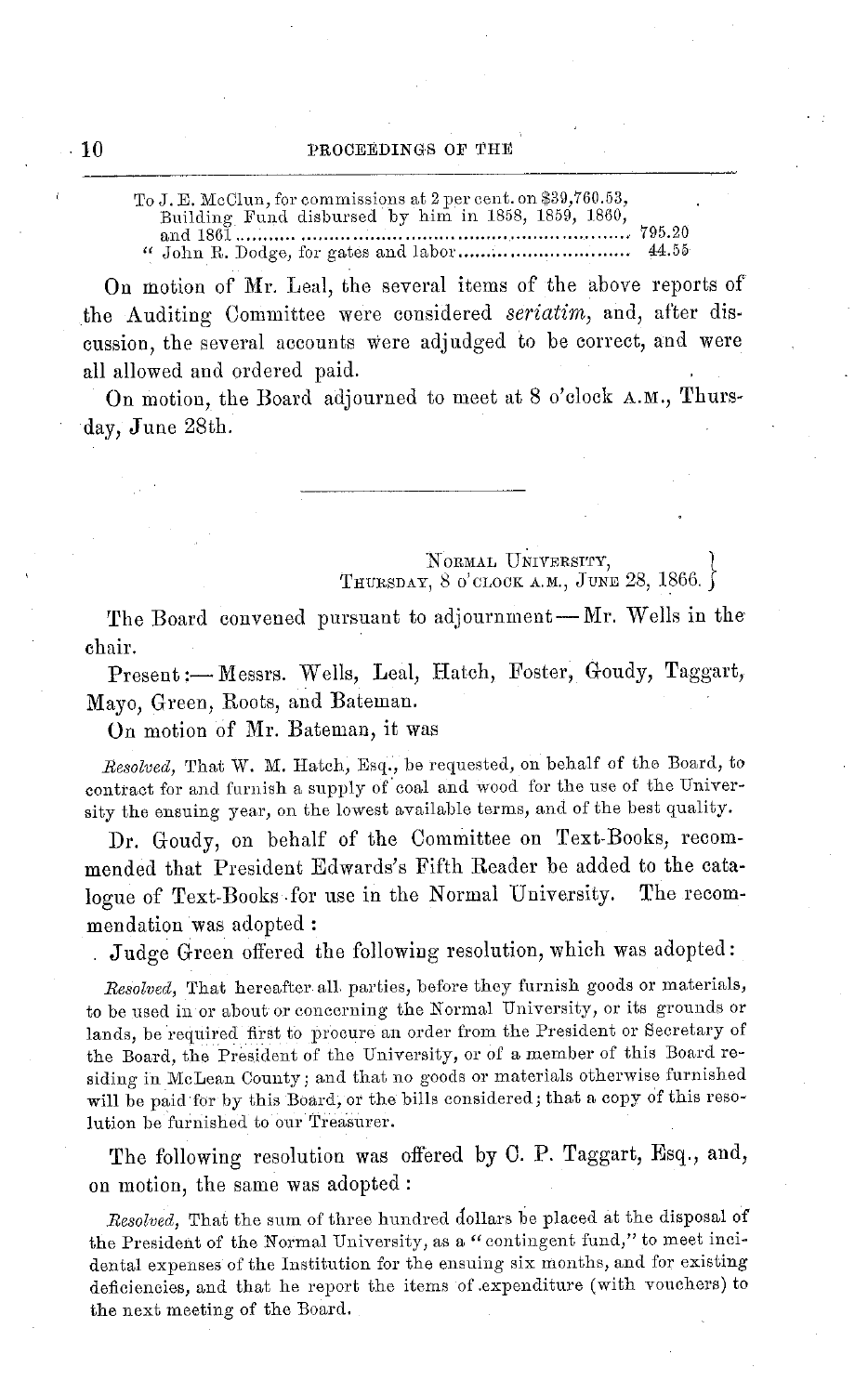#### Dr. Foster offered the following preamble and resolutions:

*Whereas,* It is believed that the entire proceeds of the Seminary Fund are by law appropriated to the use and benefit of the State Normal University; and *whereas,* It is alleged that a portion of said proceeds has heretofore been diverted to another Institution; it is therefore

*Resolved,* That Mr. Bateman, Secretary of this Board, be, and he is hereby, appointed a committee to investigate the subject, and report to the Board at its next stated meeting; and that Mr. Bateman notify the State Auditor that the entire proceeds of the University and Seminary Fund are found to be necessary for the maintenance of the State Normal University.

The preamble and resolutions were unanimously adopted.

**Dr.** Goudy, on behalf of the Auditing Committee, reported that they had examined the account and vouchers rendered of the disbursement of the **"** Contingent Fund," by President Edwards, and found the same correct. The following is an abstract of said account?

#### STATEMENT.

| 46<br>$\alpha$ | $\epsilon$<br>$\epsilon$ | appropriation Dec. 20, 1865 200.00 | $-$ \$332.86   |
|----------------|--------------------------|------------------------------------|----------------|
|                |                          | Contra.                            |                |
|                |                          | "                                  | <b>4229 86</b> |

#### Mr. Leal offered the following resolution, which was adopted:

*Resolved,* That the Secretary of the Board be authorized to have the Minutes or Proceedings of certain years (now out of print) reprinted; and that he then have thirty copies, or thereabouts, bound in one volume, containing all the printed proceedings of the several years, including the present meeting; and that he report his action in the premises to the next meeting of the Board.

Mr. Hatch, of the Committee on Buildings and Grounds, made the following report, which, on motion, was adopted:

#### *To the Board of Education of the State of Illinois:*

The Committee on Buildings and Grounds beg leave to report, that, in accordance with the order of the Board made at its last meeting, your committee procured insurance on the University Building, amounting to \$60,000, as follows:

| In the North American, of New York \$10,000             |  |
|---------------------------------------------------------|--|
|                                                         |  |
|                                                         |  |
|                                                         |  |
|                                                         |  |
|                                                         |  |
| In the Insurance Co. of N. America, Philadelphia  7,500 |  |